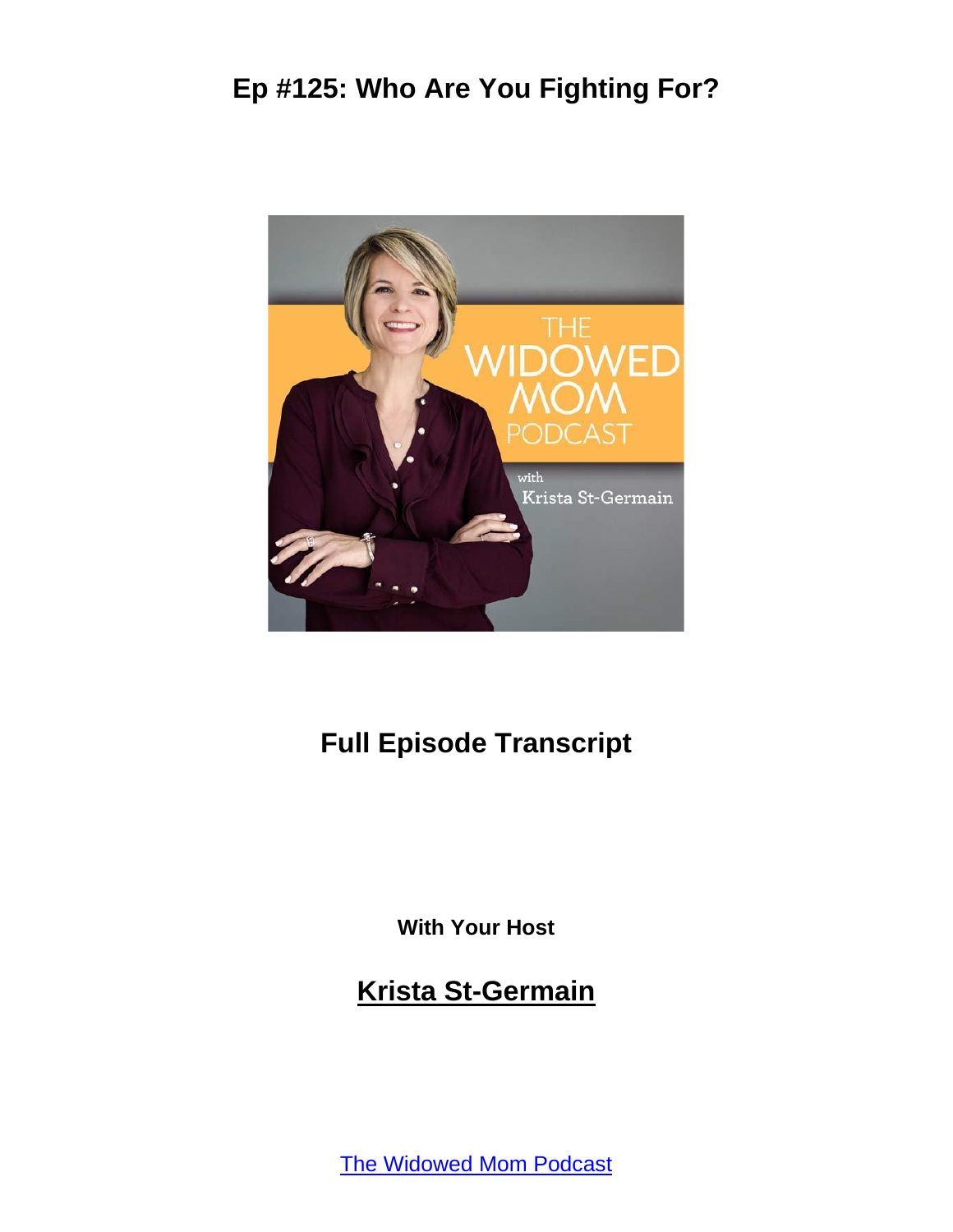Welcome to *The Widowed Mom Podcast*, episode 125, Who Are You Fighting For?

Welcome to *The Widowed Mom Podcast*, the only podcast that offers a proven process to help you work through your grief, to grow, evolve, and create a future you can truly look forward to. Here's your host, Master Certified Life Coach, grief expert, widow, and mom, Krista St-Germain.

Hey there. Welcome to another episode of the podcast. I've got a good topic for you today—hopefully something that will make you think—and maybe an episode that you will come back to time and time again. That's my hope.

A little update on what's happening in my neck of the woods: so, some sad news in my world. I wrote an email about it. If you get my weekly Widow Wednesday emails, you've already heard this story by now.

If you don't get them and you want to get them, by the way, you can go to CoachingwithKrista.com. And when you see a little popup appear, you can put your email address in there and you'll start getting my weekly Widow Wednesday emails.

But anyway, my friend George died. And you know how the people who support you after your spouse dies aren't always the people that you expected to support you after your spouse died? That is the case for me and George. And man, I'm telling you, I've been sad since Hugo died, but there is no nonfamily death that has been so upsetting to me as much as George's death was.

So, George was this kind of ornery, cantankerous, opinionated, but really brilliant engineer that my husband and I used to work with. And, in fact, for a while, he actually worked for Hugo. And I was a project engineer. And so,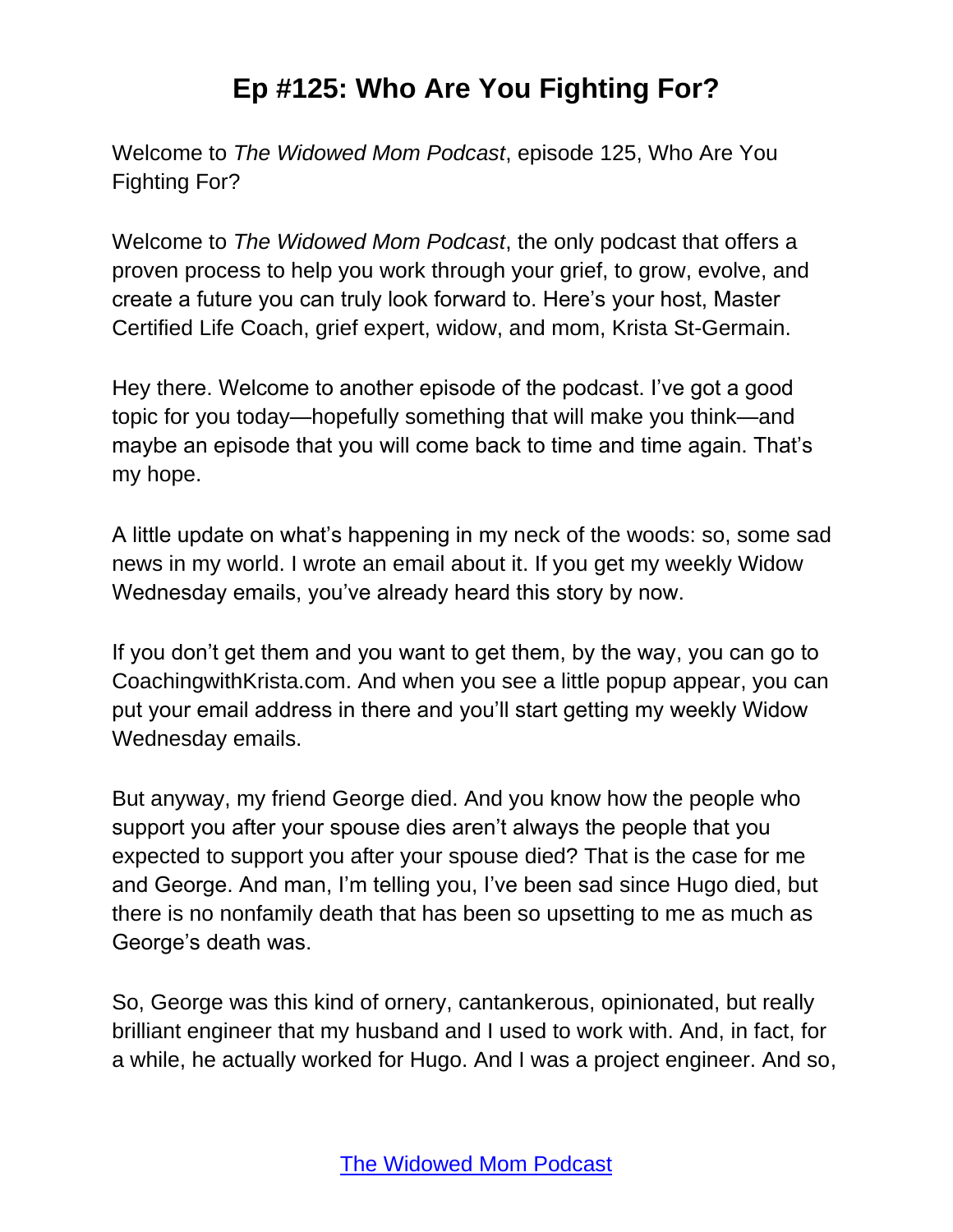my job was to keep everything on schedule and on budget, and of course, Hugo was in a very technical role.

And George was one of those people that I—honestly, until Hugo died, I didn't even know George liked me. I really thought I was just kind of a pain in his butt. So, I never would have imagined that George would take the kind of care that he took of me after Hugo died.

Literally, for the last more than five years since Hugo died, never more than a couple of weeks has gone by without George checking in on me. Without a text message... Without him asking me, "What's going on?"… Without him telling me what he's up to... You know, showing me a picture of his latest woodworking project or telling me about a trip that he and his wife Diana were taking… Or, you know, Diana just had a knee replacement…

You know, whatever was going on, George was always checking in on me and just letting me know that he was there and just really surprising to me. Because there are a lot of people that I kind of felt like were my friends that I never hear from or didn't hear from after Hugo died. Maybe I heard from them initially, but then they kind of disappeared and faded into the distance and never really made it a priority to reach out to me.

But George always did. He was always a constant. And I think it's important that one of the things that he taught me that ended up having something to do with his death, I think… It's important for me to tell it to you because meaning-making is an important part of grief, and I want to kind of share one of the things that I learned from George with you, so that you can share it with people in your world.

So, when we worked together, we always started the day with a startup meeting. And a lot of manufacturing companies do this, where you start with the daily standup meeting. And because safety is the first priority of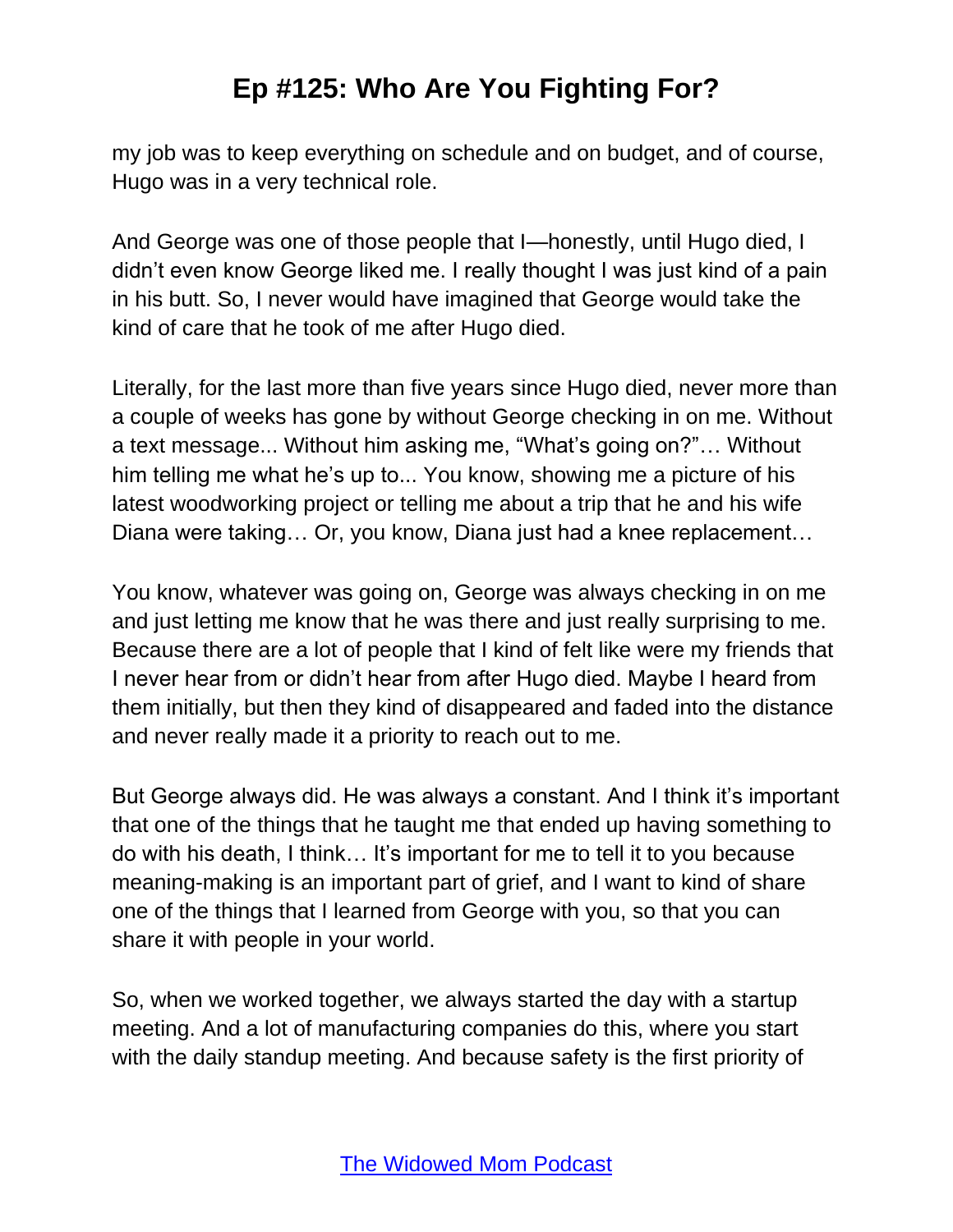your company—which, it's almost the first priority of every manufacturing company—then you always talk about safety first.

So, we always talked about safety first, and many, many, many, many meetings were had over the years. So, every fall and spring equinox—the start of fall, the start of spring… When those days would come around, George would always start to remind us at startup meetings that that's the time of year when the sun is rising very close to due east and setting very close to due west, and to be mindful as we drove our cars of cyclists.

And he was a cyclist. And he wanted to make sure that we were paying attention and we knew that the start of fall and the start of spring were the most dangerous times for cyclists.

And he would remind us, too, when, you know, deer season was bad and when we should be watching the road for deer. He was always just very helpful in that way. And a couple of days before he died, I was driving into the west sun in the evening, and I was thinking, "Wow. There it is. This is what George is always talking about is that sun that's in my eyes right now."

And so, when I heard that he had been killed riding his bicycle—he was a cyclist. He was 71, but he was training for another event and always riding in events around the area… Just something in my gut just knew that sun had had something to do with it because of the time of the year that it was. And sure enough, the driver who hit him did not see him because of the sun.

So, in honor of my amazing friend George, who lived a beautiful life and contributed so much to the quality of my life, please remember—and I'll probably remind you again—please remember: fall equinox, spring equinox. Especially if you live in a city like mine where the streets are set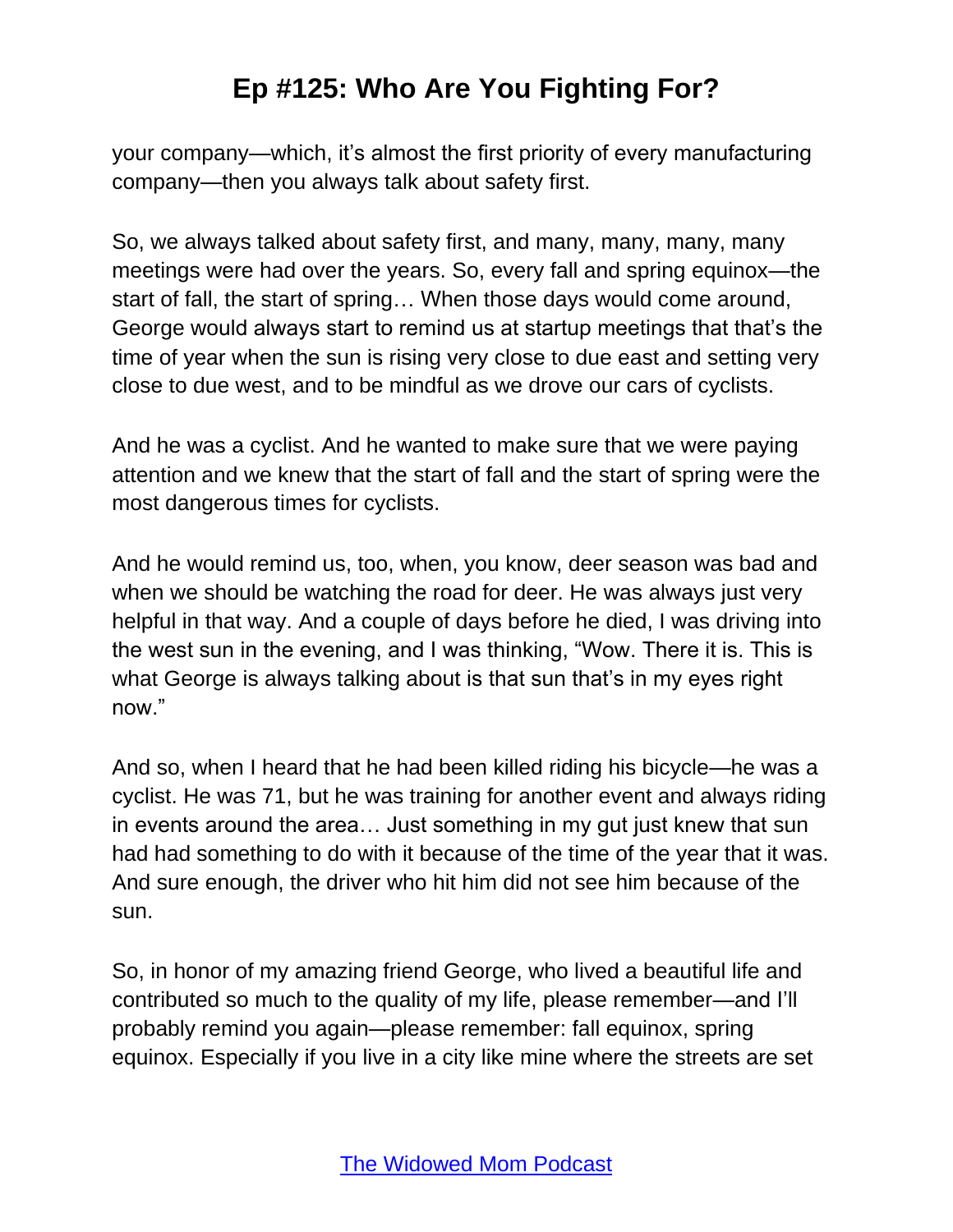up on a grid, and all of our east-west streets run exactly east-west because we're on a grid.

So, watch out for cyclists, because yes, he was 71 and some may say that that is plenty of time on the planet, but in my mind, it was an amazing life cut far too short. And my heart goes out to his wife **Diana** and his three children and his five little granddaughters. So, George, I love you. Thank you.

Okay. Before I cry. All right. Let's talk about who we're fighting for, yeah? Here's what I want to tell you: whether we are aware of it consciously or not, we're always fighting for some version of ourselves.

So, we're either fighting to keep our limits or we're fighting to change them. We're fighting to maintain the same patterns that we say we don't like or we're fighting to create new patterns that we want.

The problem is that most of us don't know that we're doing this. And so, that's what I want to bring to your attention today. I want you to see who you're fighting for and then I want you to make a conscious choice.

And before I tell you what I mean, I also want you to know that this is not a moral issue. It's not a matter of "should" or "shouldn't" or "right" or "wrong." There's nothing morally superior about who you're fighting for. It's just a choice that we're empowered to make.

So, please don't hear me saying that you should do it differently than you are doing it. I just want you to see what you're doing or what you could be doing, so you can decide if it's what you want. Or if you want to change it. Because it's your life and you're the author. Okay? Okay.

So, I believe there's a continuum of what's possible for each of us. And on one end of that continuum—and I kind of visualize it on my left—on that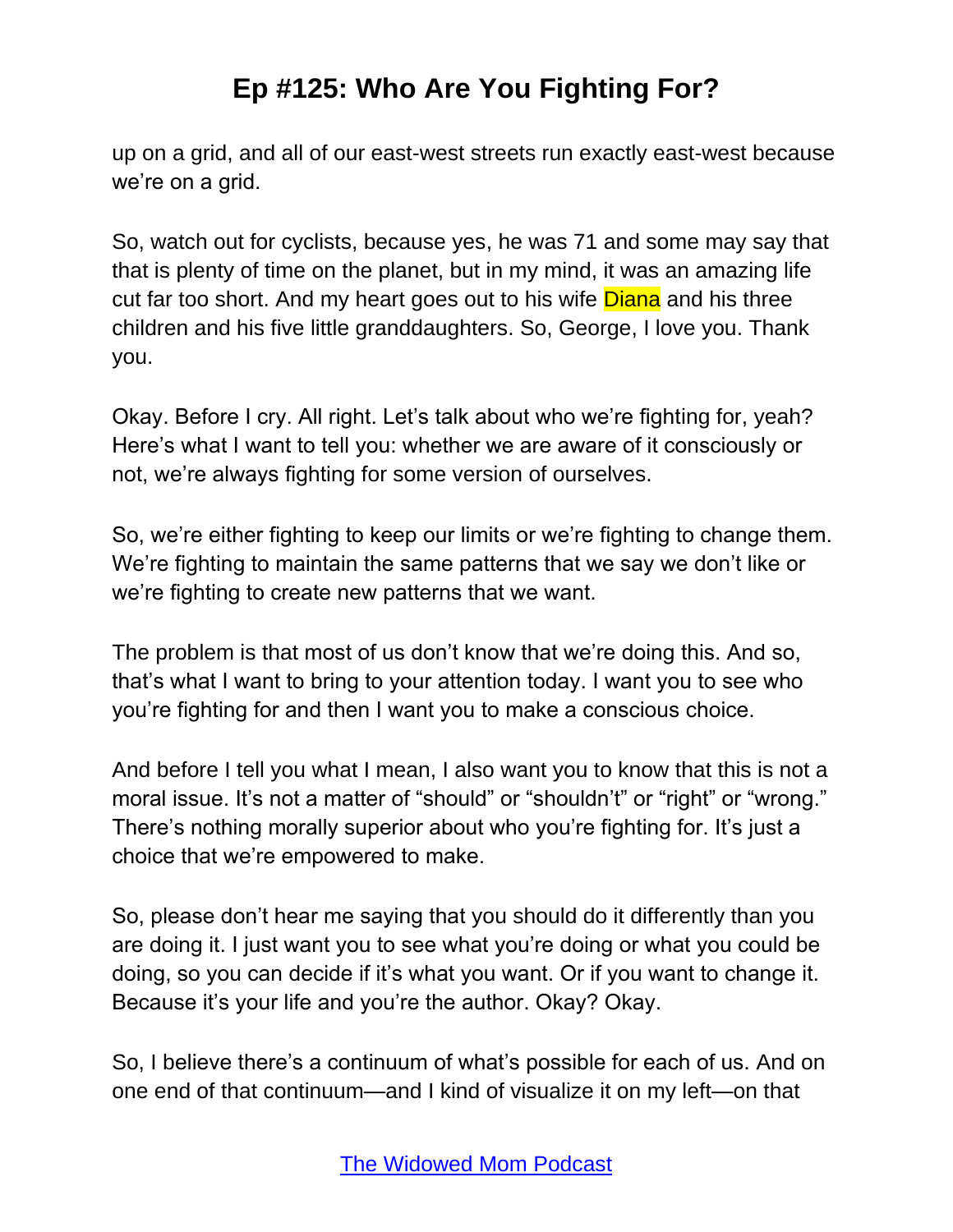end, there's fear and lack and limitation, and perhaps most importantly, there's familiarity. And that end of the continuum has less risk, it feels comfortably familiar, but it keeps us small. Smaller than what you're capable of being.

When we stay there, that's when we're repeating the same old, same old. We believe our minds' stories about what isn't possible for us and we're very focused on the past. In this place, we're settling. We resign ourselves to the new normal that we didn't ask for. And you know that's my pet peeve.

We believe that our best days are behind us, which I used to believe. We believe that moving forward means leaving them behind or that we didn't love them enough. And sometimes on that side of the continuum, some of us are really numbing out.

We aren't listening to that still-small voice that's asking us for more. And we're ignoring the inkling that all of us have about what's possible, kind of pushing it down, believing it's attainable for others but not for us.

On this end of the continuum, we don't see our inner critic as separate from us. We don't see our thinking as optional. We're completely fused with our crappiest and most familiar beliefs.

And for sure, when we're on that end of the continuum, we aren't really happy. We aren't even really in our bodies or present often with what we're feeling. We definitely aren't feeling alive. We aren't excited about what's ahead. We aren't able to contribute our unique gifts to the world. We are not allowing the light that's in us to show itself. We're hiding.

And the primitive part of our brain that's designed to seek pleasure and avoid pain and be efficient is actually quite content, because growth is hard and stretching ourselves is uncomfortable. And that part of our brain would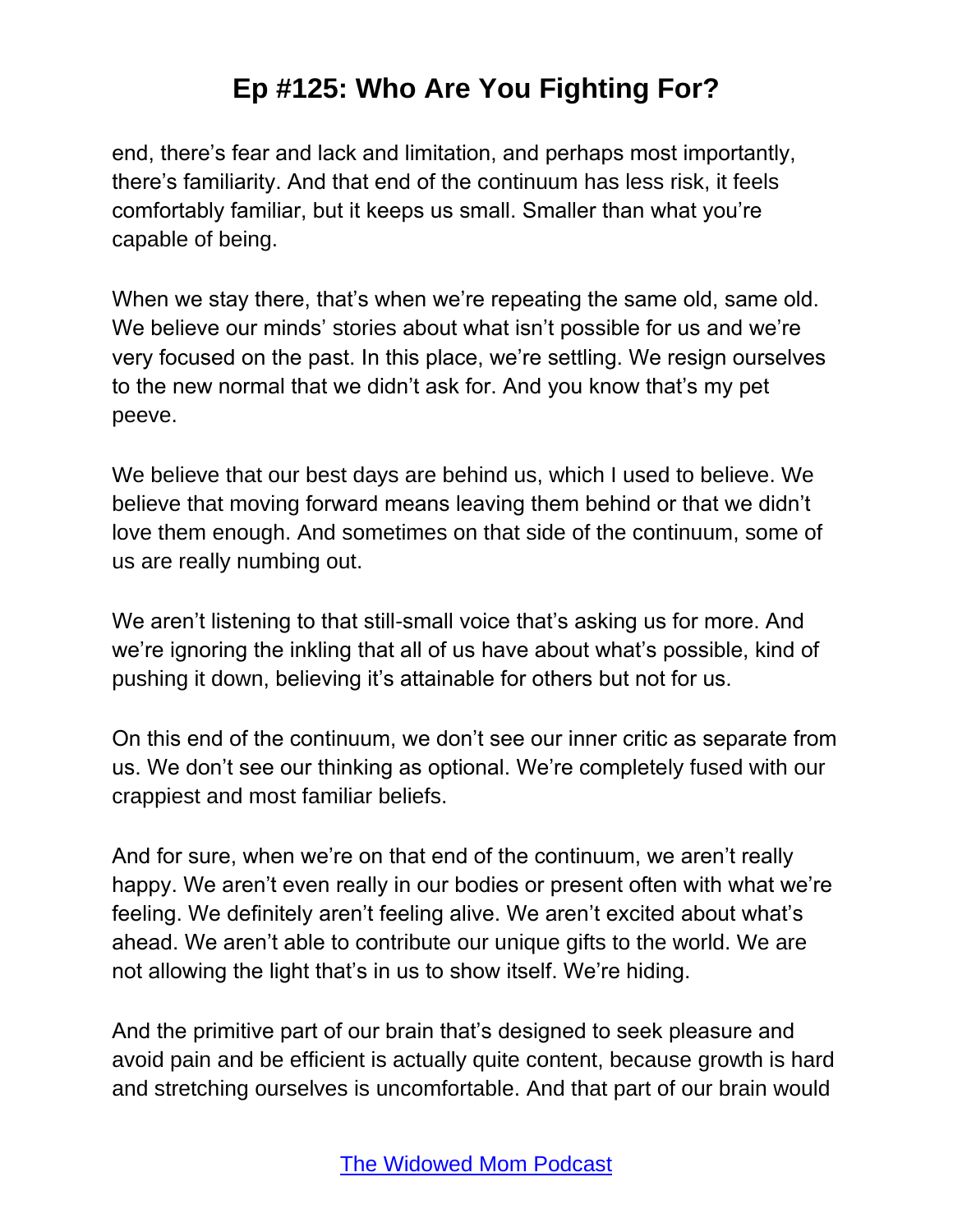just rather not. "Play it safe. Be small. Fail in advance, so our inner critic never gets to say, 'I told you so.'"

So, on this end of the continuum, we're fighting for the version of us who isn't allowed to dream again. We're snuffing out those tiny, little sparks of possibility by depriving them of oxygen. And this end of the continuum is surviving, but nothing more.

But on the other end of the continuum is a different human experience. I visualize that end on my right. And over there is an experience that's grounded in love, in abundance, in future focus, and it's just full of limitless possibility.

It's choosing new beliefs on purpose. It's practicing them. It's making our brain find evidence for how they could be true. It's noticing when we're fused with our crappiest thoughts. And pulling away from them. And pivoting our minds toward the new thoughts—the new thoughts that are hard to believe but that stretch our self-concept.

It's setting big goals. And not because big goals are morally superior, but because big goals are what we want. It's allowing ourselves to want again. It's giving ourselves permission to be happy again without making it mean that we didn't love them or that we're forgetting them. It's being our own champion, even when we mess up, and then trying again.

And on this end of the continuum, this is where we're listening to that stillsmall voice. This is where we're giving oxygen to those little sparks oxygen that will turn them into brightly burning flames.

We're asking our brain to focus on what's possible, even when we've never done it before. And even when it feels scary. We're challenging our own perceptions of who we are and what we're capable of. We're not buying our brains' BS.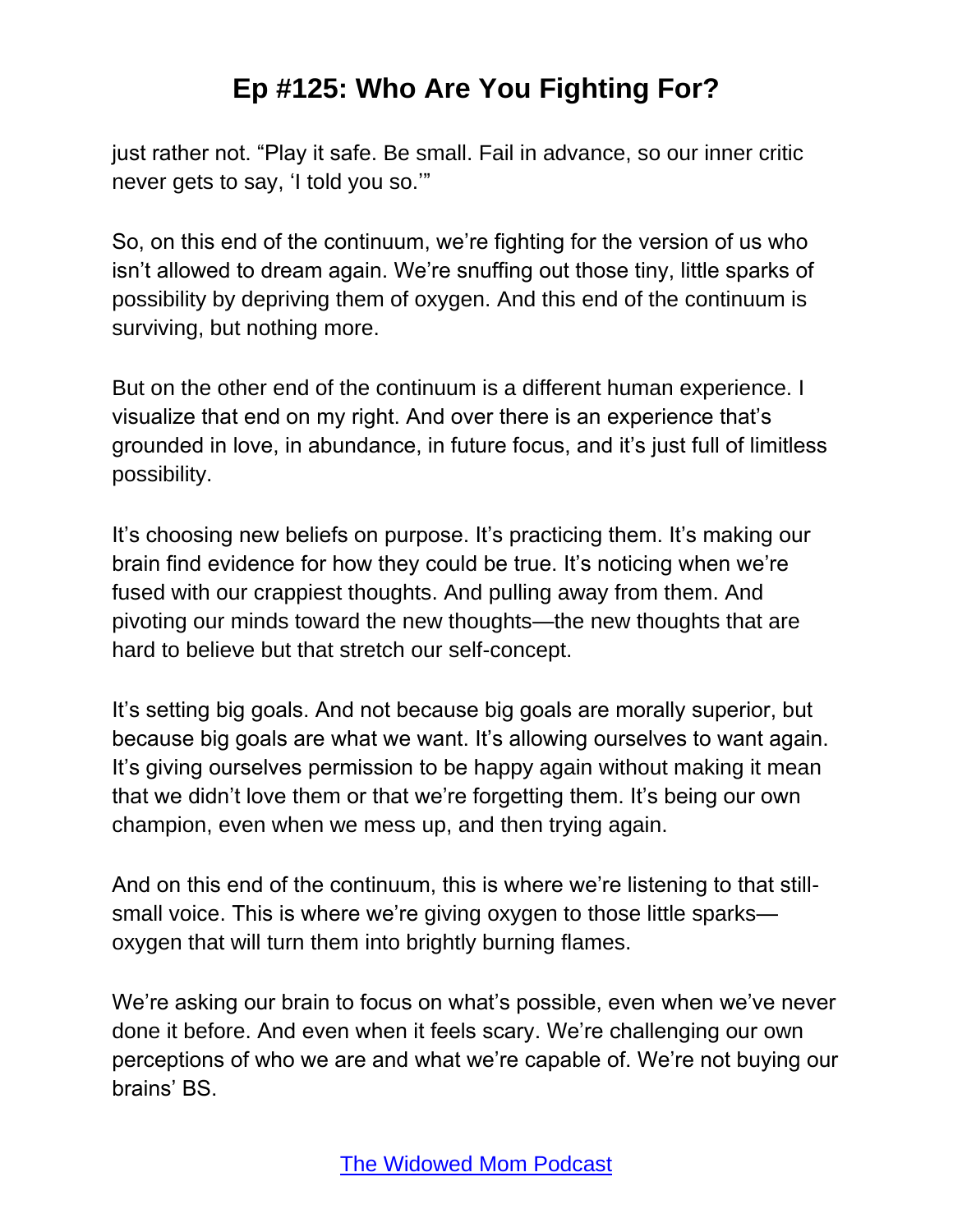On this end of the continuum, we're continuously noticing what we can control and what we can't, and we're choosing to spend our energy on what we can. We're noticing when we're having a tug-of-war with reality. And when we're doing that, we choose to drop the rope. We're reminding ourselves that our inner critic is not the truth of who we are.

But I want you to know also that this end of the continuum is not kittens and sunshine all the time. It's not even, arguably, greener grass. It involves feeling hard feelings and taking action anyway. This part of the continuum is where we allow ourselves to be fully alive and experience the full spectrum of human emotions. But we stay present. And we plan for the future.

And in this end of the continuum, we're willing to fail. We're willing to put ourselves in the arena again, over and over. Willing to create love and lose it again. Willing to feel rejected and embarrassed when something doesn't work out. This is thriving.

That other end? That's surviving, barely. And I'm talking about thriving. It's being present with our humanness and staying in our bodies. Taking responsibility for our results, for our lives, and loving ourselves no matter what. It's knowing that—as I remind myself all the time—wherever we are, love is. And all is well. And that's available to us.

In my Mom Goes On coaching program, this is exactly what we're doing. I'm giving you the tools, giving you the support, helping you increase your awareness, so that those of you who want to can move yourselves from one side of that continuum to the other.

So, I just want you to ask yourself: "Who am I fighting for? Am I fighting for the version of me who wants to stay small and repeat the same old patterns because they're easier? Am I fighting for my really familiar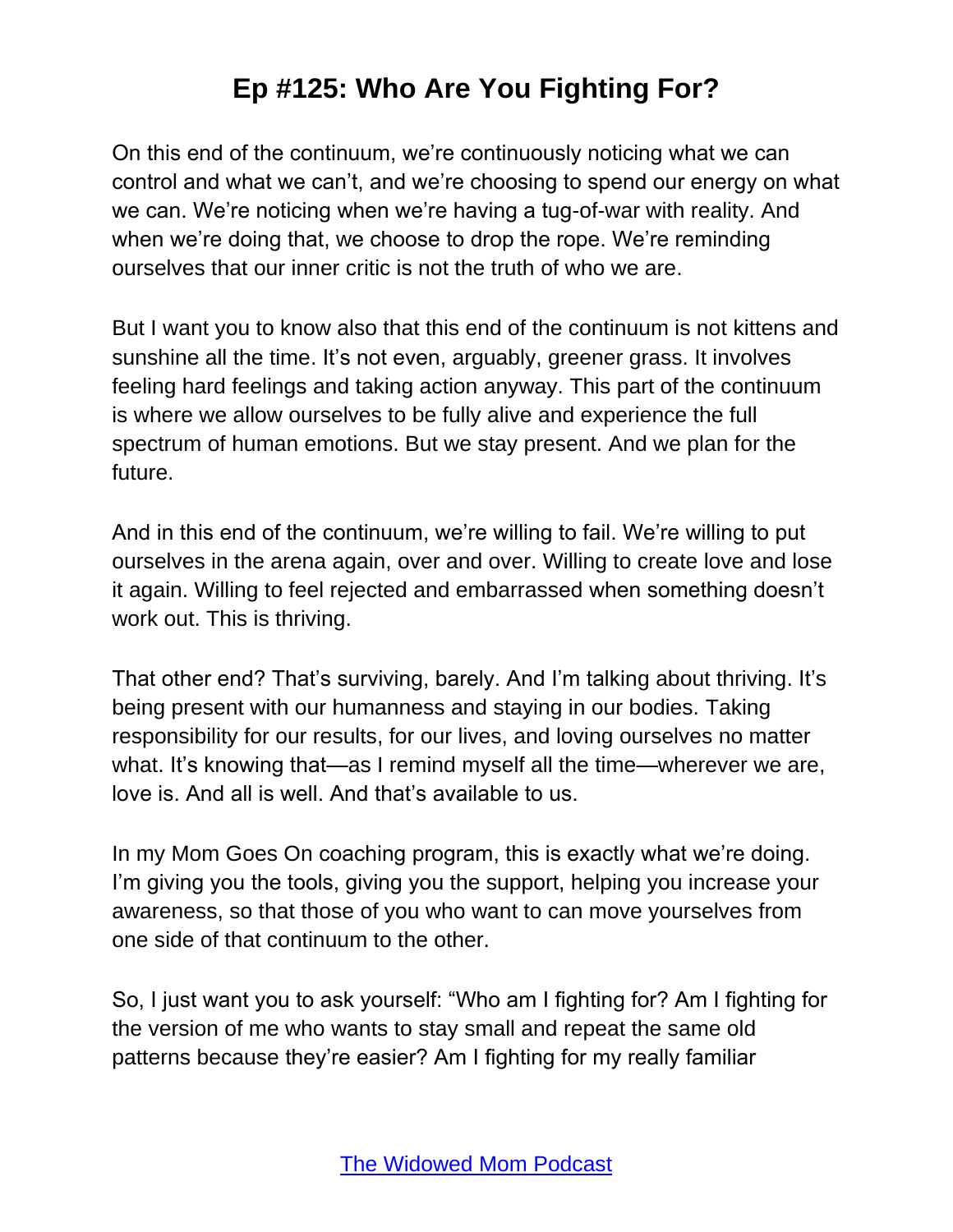unconscious beliefs that don't actually help me create the life that I want? Am I just surviving but not actually truly living my life?"

Because if that's what you're doing, I don't want you to feel bad about it. I just want you to know that it's not what you have to do. There's more available to you. I just want you to know that you get to be the one who chooses who you're fighting for.

You don't even have to believe that what I'm saying is possible for you. You just have to start choosing to fight for possibility. You have to choose to fight for the version of your life that you want to create. Because you are the creator of your life, even after your person dies. And nobody can take that away from you.

So, we're all fighting for something. Ask yourself honestly who you're fighting for. Are you fighting for those old patterns that you don't want? Or are you fighting for the new life that you do want, even if you can't visualize it yet?

And then let's go fight for the version of ourselves and the version of our lives that we want, with intention. All right? You have what it takes in you to do this. We all do.

Okay. That's what I have for you this week. Remember: I love you and you got this. Take care and I'll see you next week. Bye-bye.

If you like what you've been hearing on this podcast and want to create a future you can truly get excited about, even after the loss of your spouse, I invite you to join my Mom Goes On coaching program. It's small group coaching just for widowed moms like you, where I'll help you figure out what's holding you back and give you the tools and support you need so you can move forward with confidence. Please don't settle for a new normal that's less than what you deserve.